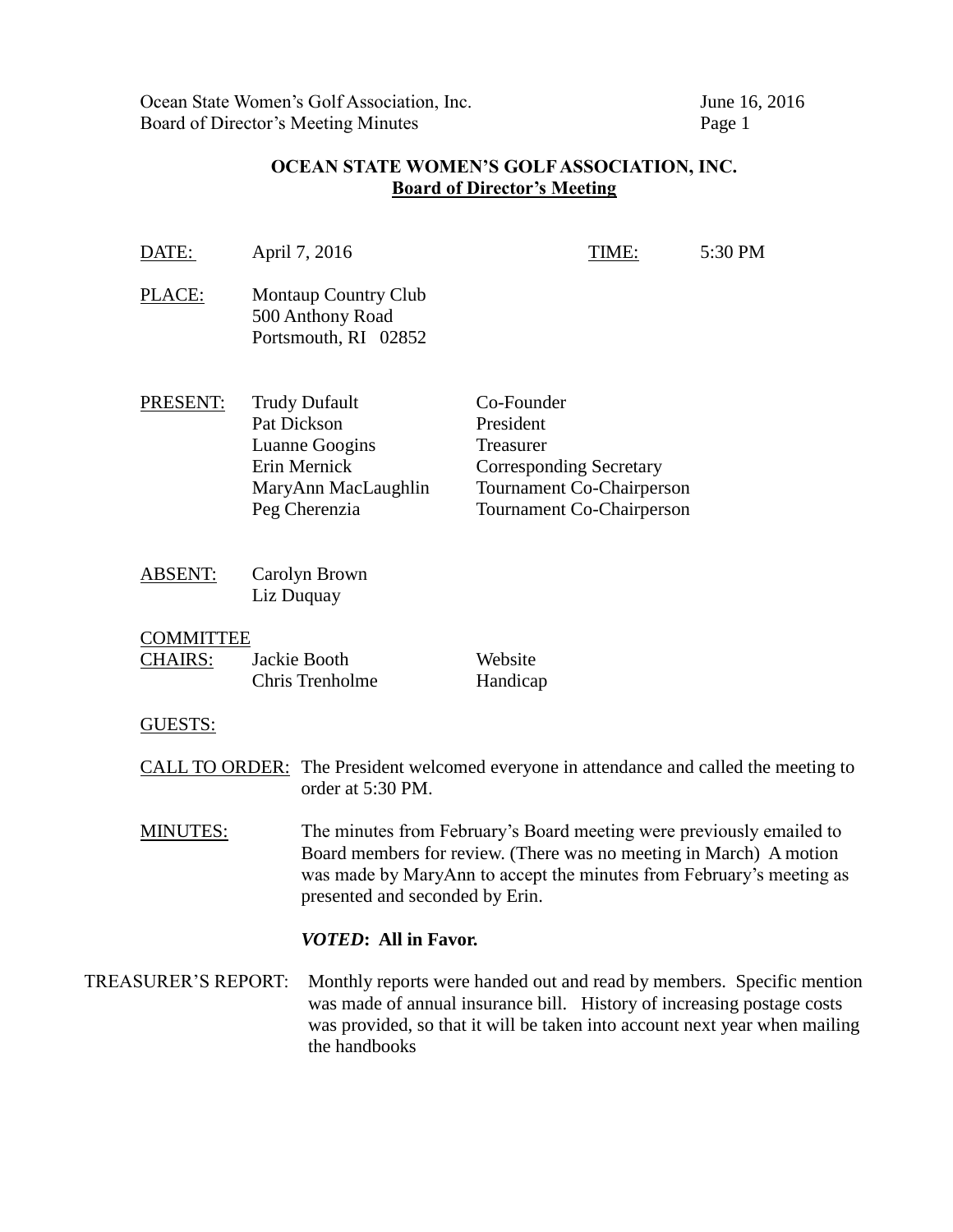|                                           | A motion was made by Erin and seconded by Trudy to accept the<br><b>Treasurers Report.</b><br>Voted: All in favor.                                                                                                                                                                                                                                          |  |  |  |
|-------------------------------------------|-------------------------------------------------------------------------------------------------------------------------------------------------------------------------------------------------------------------------------------------------------------------------------------------------------------------------------------------------------------|--|--|--|
| <b>CHAIR REPORTS:</b>                     |                                                                                                                                                                                                                                                                                                                                                             |  |  |  |
| <b>HANDICAP REPORT:</b>                   | No report at this time.                                                                                                                                                                                                                                                                                                                                     |  |  |  |
| <b>TOURNAMENT</b><br><b>CHAIRPERSONS:</b> | Signs are ready for drop areas - particularly at Fall River and Quidenssett<br>this time.                                                                                                                                                                                                                                                                   |  |  |  |
| APPEALS:                                  | No report at this time.                                                                                                                                                                                                                                                                                                                                     |  |  |  |
| WEBSITE:                                  | Erin is still working on transitioning responsibilities on the website, and<br>Jackie is checking along with her. To this, Jackie has requested that<br>information be sent to Erin and she be cc'd so that they are coordinating<br>rather than duplicating or contradicting each other.                                                                   |  |  |  |
| STATISTICIAN:                             | No report at this time. (Though Pat stated that Kim has the membership<br>list and spreadsheets ready to go)                                                                                                                                                                                                                                                |  |  |  |
| <b>NOMINATING</b><br><b>COMMITTEE:</b>    | No report at this time.                                                                                                                                                                                                                                                                                                                                     |  |  |  |
| RULES:<br><b>COMMITTEE:</b>               | No report at this time.                                                                                                                                                                                                                                                                                                                                     |  |  |  |
| <b>SCHOLARSHIP</b><br><b>COMMITTEE:</b>   | No report at this time.                                                                                                                                                                                                                                                                                                                                     |  |  |  |
| <b>TOURNAMENT</b><br>DIRECTOR:            | Trudy discussed upcoming summer tournaments and formats. A question<br>was raised by Pat and answered as to how tournaments qualified to be<br>designated as providing USGA points. (Must be played as a two person or<br>medal best ball)<br>A motion was made by MaryAnn and seconded by Trudy to accept the<br>Chair and Director's reports as provided. |  |  |  |
|                                           | Voted: All in favor.                                                                                                                                                                                                                                                                                                                                        |  |  |  |